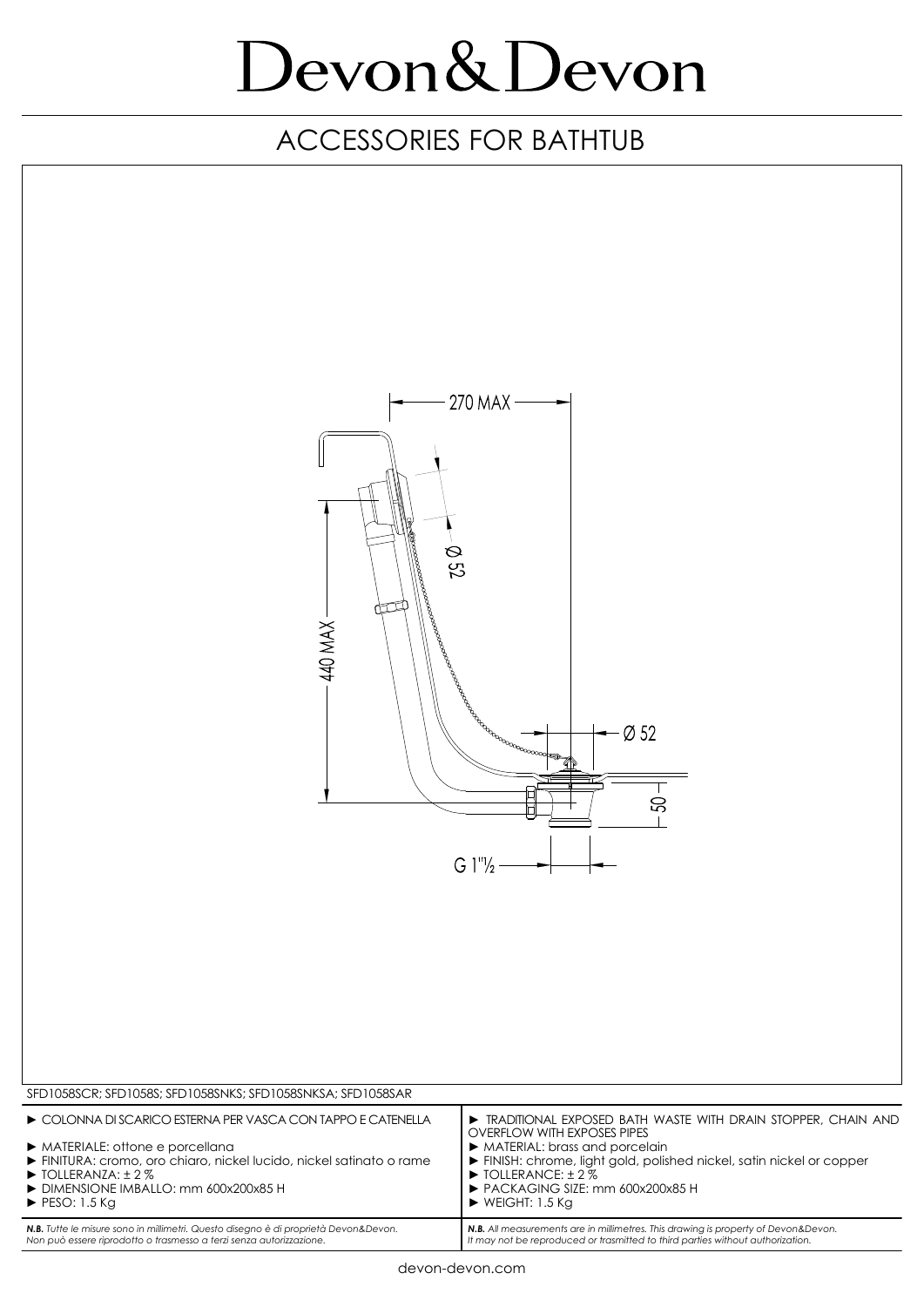| 310 / 440                                                                           | 230 MAX -<br>Q 52<br>$\varnothing$ 52<br>$\mathbb{S}^2$<br>$G 1''/2 \rightarrow$   |
|-------------------------------------------------------------------------------------|------------------------------------------------------------------------------------|
| SFD74CR; SFD74; SFD74NKS                                                            |                                                                                    |
| COLONNA DI SCARICO ESTERNA PER VASCA CON SALTERELLO E                               | EXPOSED BATH WASTE WITH AUTOMATIC POP-UP DRAIN STOPPER AND                         |
| <b>TROPPO PIENO</b>                                                                 | <b>OVERFLOW WITH EXPOSED PIPES</b>                                                 |
| MATERIALE: offone e ceramica bianca                                                 | MATERIAL: brass and white ceramic                                                  |
| FINITURA: cromo, oro chiaro o nickel lucido                                         | FINISH: chrome, light gold or polished nickel                                      |
| $\triangleright$ TOLLERANZA: $\pm$ 2%                                               | $\triangleright$ TOLLERANCE: $\pm$ 2%                                              |
| DIMENSIONE IMBALLO: mm 600x200x85 H                                                 | PACKAGING SIZE: mm 600x200x85 H                                                    |
| $\blacktriangleright$ PESO: 2.2 Kg                                                  | $\triangleright$ WEIGHT: 2.2 Kg                                                    |
| N.B. Tutte le misure sono in millimetri. Questo disegno è di proprietà Devon&Devon. | N.B. All measurements are in millimetres. This drawing is property of Devon&Devon. |
| Non può essere riprodotto o trasmesso a terzi senza autorizzazione.                 | It may not be reproduced or trasmitted to third parties without authorization.     |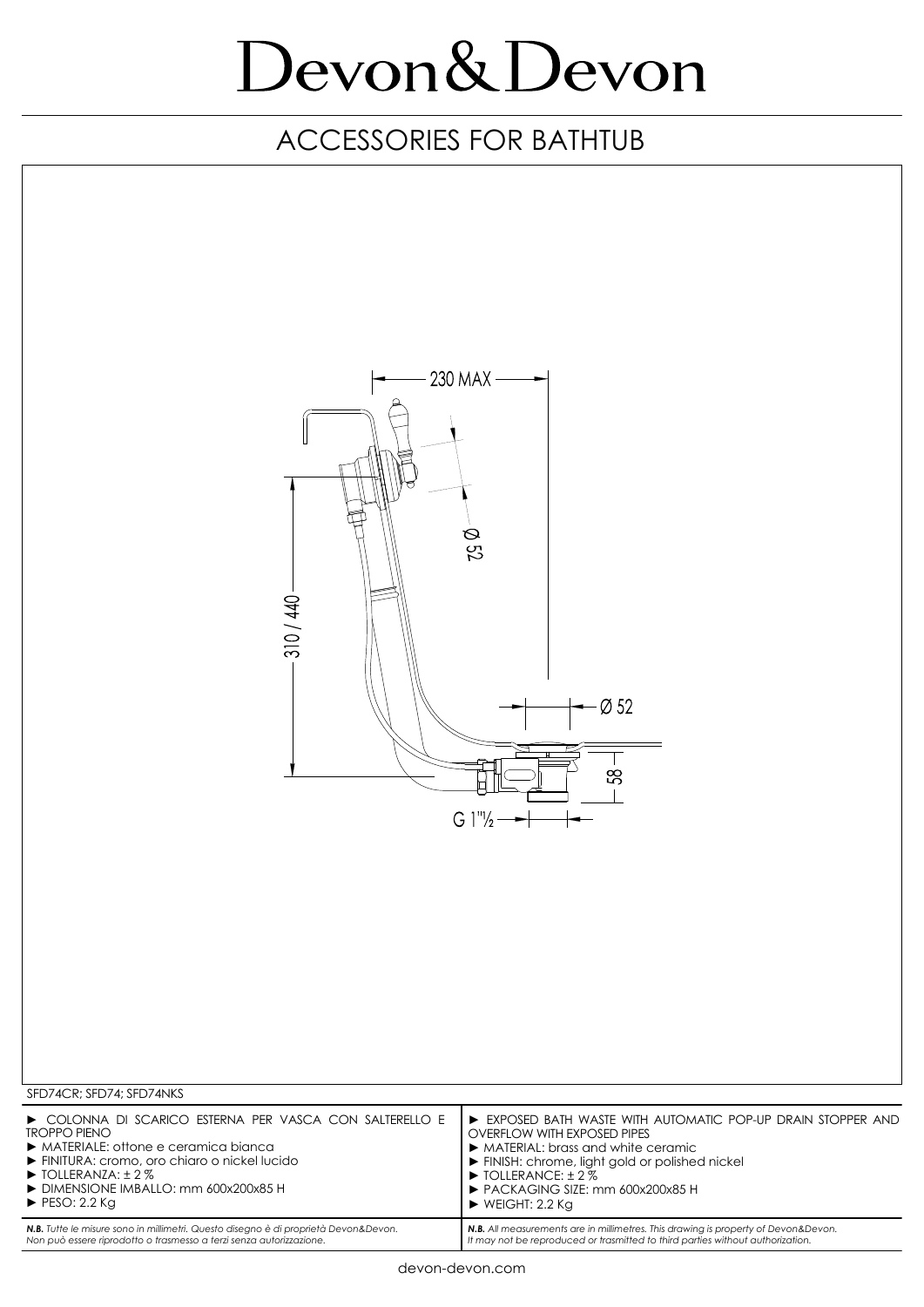| $5\lambda$<br>$-0 - 25$<br>$Q55 - 55$<br>$rac{5}{9}$<br>$Ø50 - 55$<br>$-25$<br>$\circ$<br>$\bowtie$<br>$\frac{1}{2}$<br>$\sqrt{3}$<br>223<br>G 11/2"                                                                                                                                                                                                                                                                                                                                                                                                                                                |
|-----------------------------------------------------------------------------------------------------------------------------------------------------------------------------------------------------------------------------------------------------------------------------------------------------------------------------------------------------------------------------------------------------------------------------------------------------------------------------------------------------------------------------------------------------------------------------------------------------|
| SFDDEVICR; SFDDEVIOT; SFDDEVINKL<br>COLONNA DI SCARICO ESTERNA PER VASCA CON SISTEMA UP AND<br>EXPOSED BATH WASTE WITH UP AND DOWN DRAIN STOPPER AND OVERFLOW                                                                                                                                                                                                                                                                                                                                                                                                                                       |
| SYSTEM WIYH EXPOSED PIPES<br><b>DOWN</b><br>MATERIALE: offone<br>$\triangleright$ MATERIAL: brass<br>FINITURA: cromo, oro chiaro o nickel lucido<br>FINISH: chrome, light gold or polished nickel<br>▶ TOLLERANCE: ± 2 %<br>$\triangleright$ TOLLERANZA: $\pm$ 2%<br>DIMENSIONE IMBALLO: mm 490x380x100 H<br>PACKAGING SIZE: mm 490x380x100 H<br>$\triangleright$ WEIGHT: 1.2 Kg<br>$\blacktriangleright$ PESO: 1.2 Kg<br>N.B. Tutte le misure sono in millimetri. Questo disegno è di proprietà Devon&Devon.<br>N.B. All measurements are in millimetres. This drawing is property of Devon&Devon. |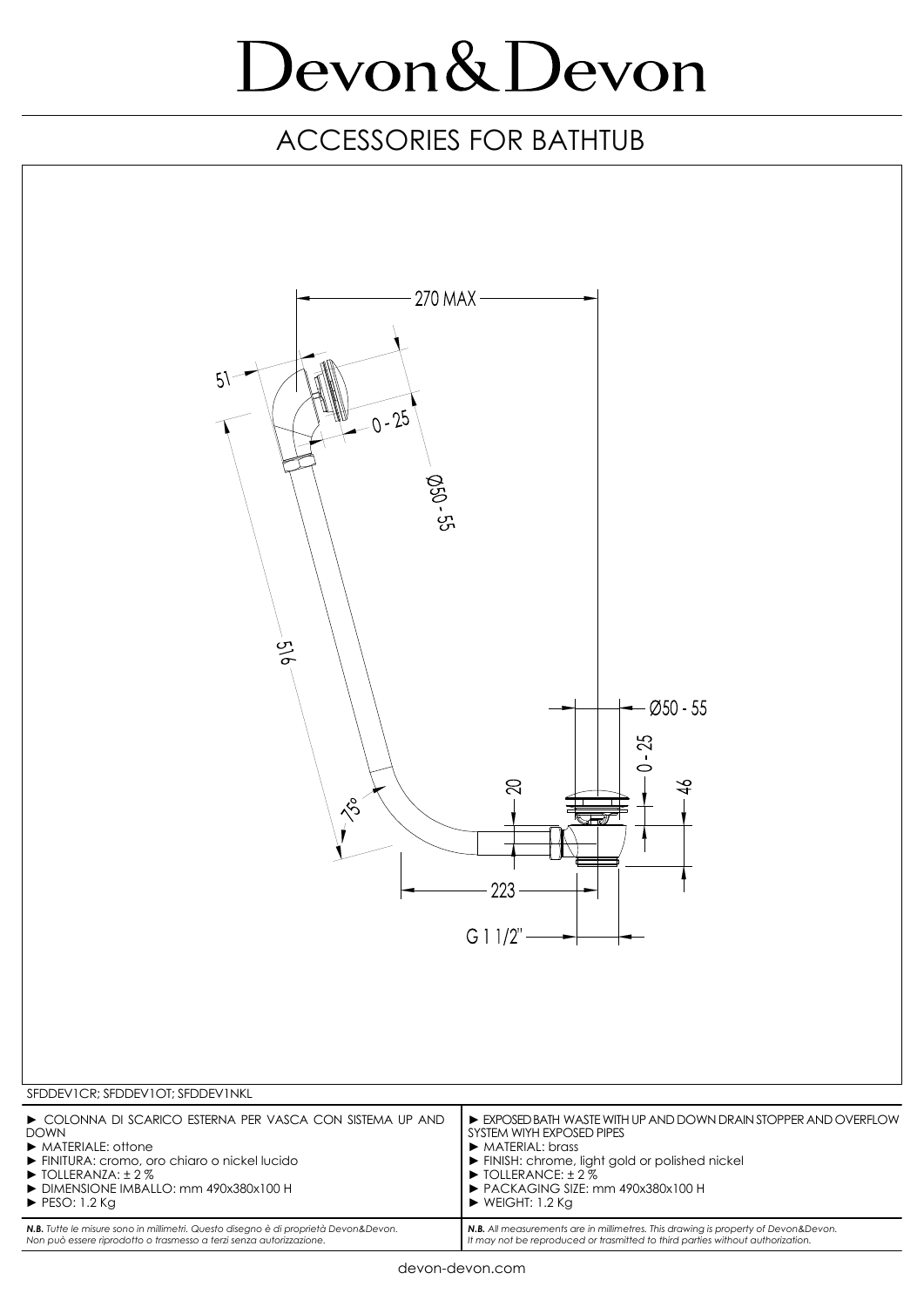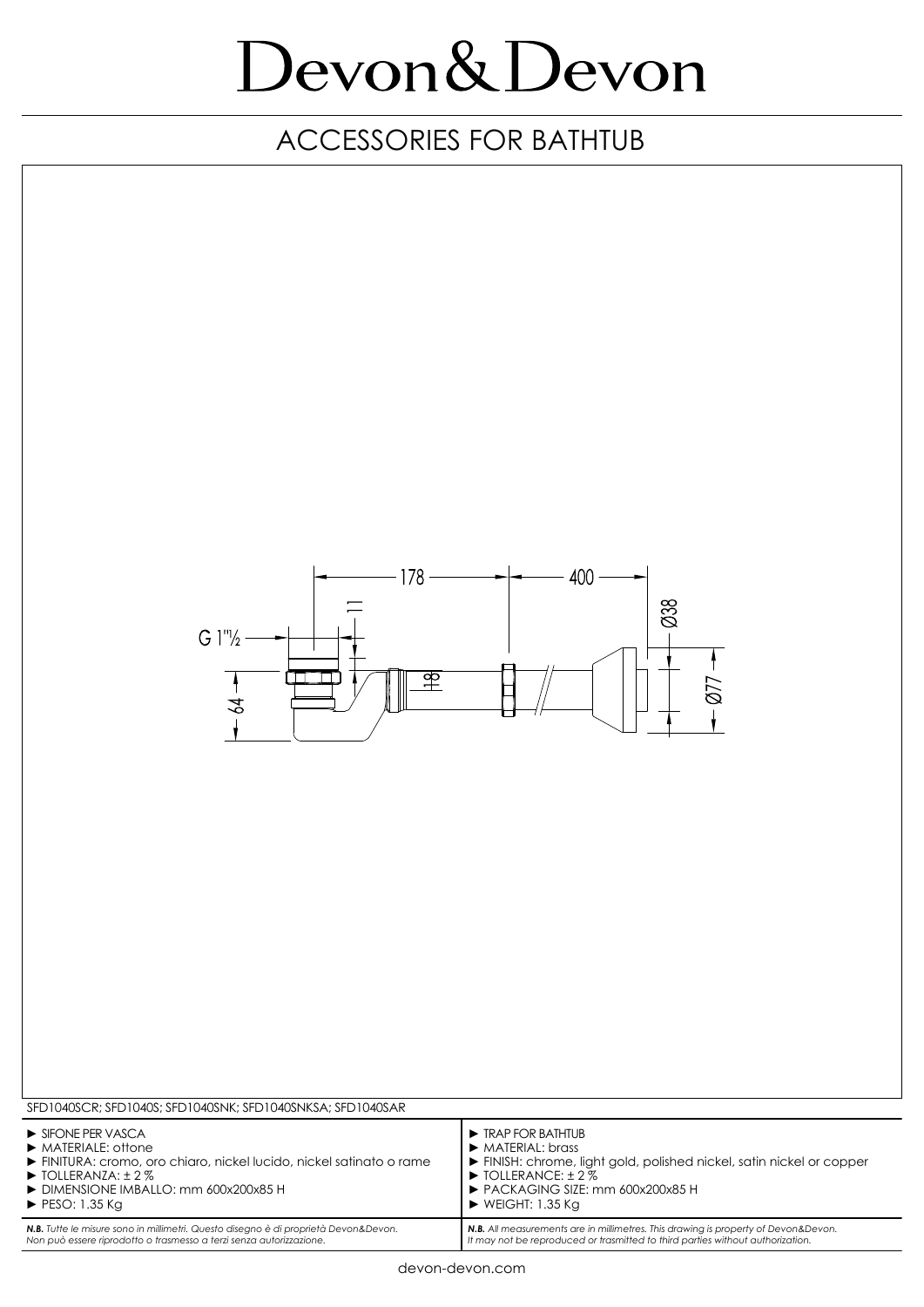